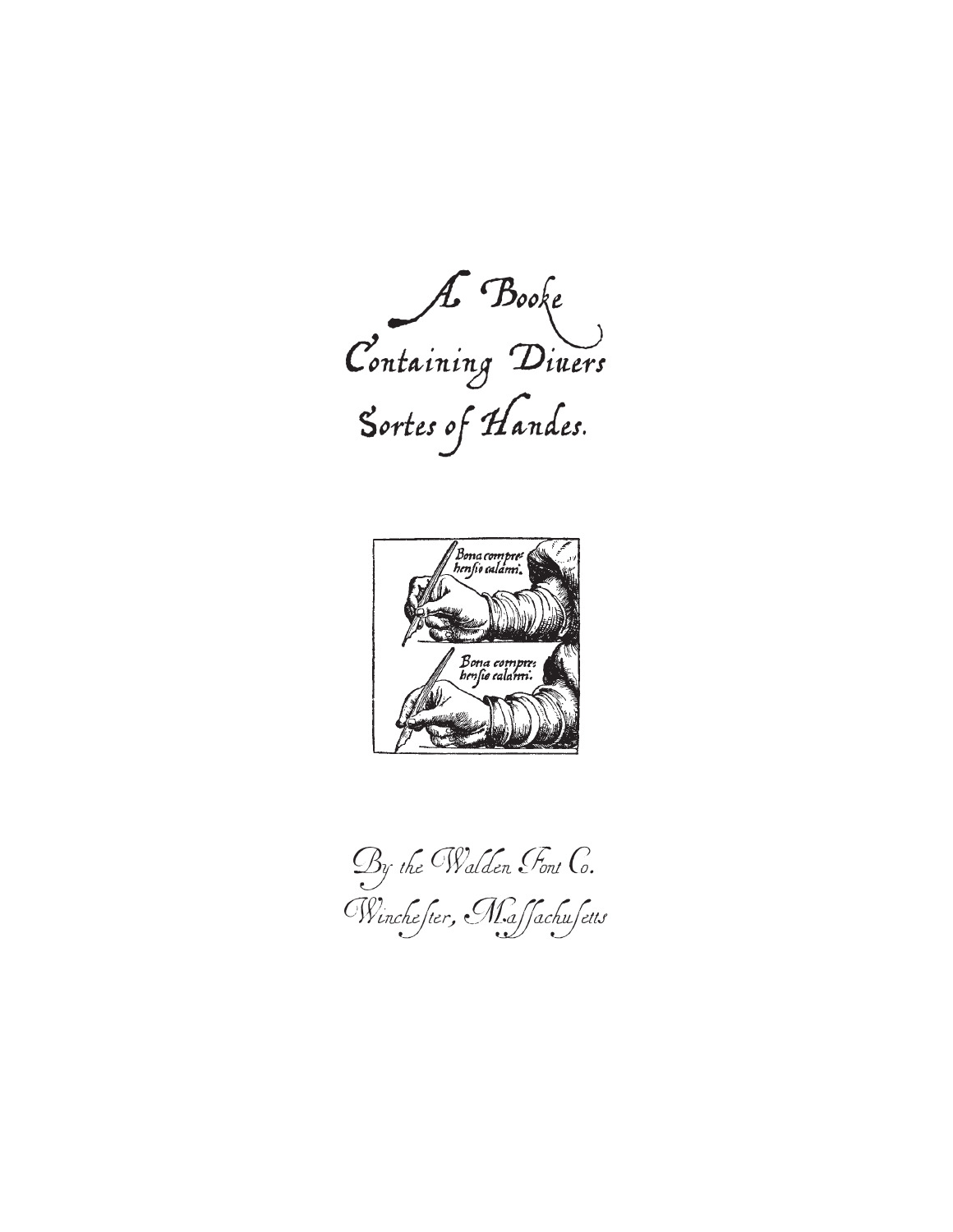

he origin of writing is,like the origin of civilization, lost in time. It seems that every civiliztion developed a way to **Commit fleeting thoughts to perma**nence, but in Western Europe, it is the

Roman Empire that reaches beyond its ruins and lives on in the way we write and print today.The Roman alphabet of 23 letters has shaped our past and will continue to shape our future.

Through the centuries, the way of writing has evolved — styles came and went,or were changed beyond recognition. Each era expressed its essence in the way it wrote: Gothic handwriting is narrow, spiring, obtuse and — to us — as mysterious as the grotesque gargoyles that were its contemporaries. The clearness of thought that dominated the renaissance, the unprecedented flowering of the arts finds its expression in the handwriting of that period.

The handwriting of the Gilded Age, the Victorian Era, tells us, in its steel-quilled exactness,its refined and ornate styling,about excess,money and the unstoppable progress of industry.

The Walden Font Co. is proud to present a glimpse — just a glimpse — of the journey that the written word has taken through the centuries. We hope you will enjoy using your new set of "Divers Handes"as much as we did when we created them.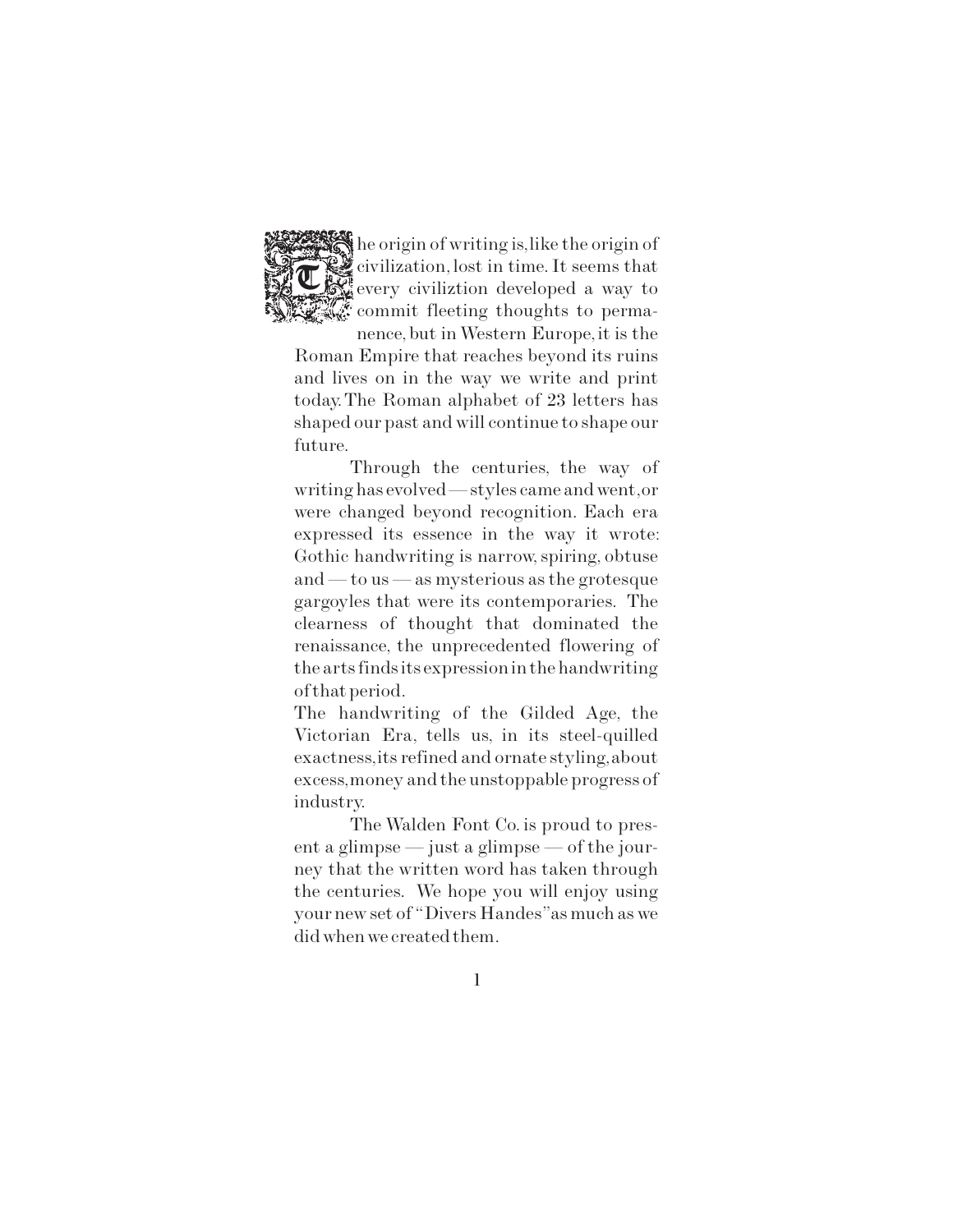# Uncial

At the close of the first Millenium,the ancient Roman handwriting styles still dominated Western European writing. Around that time, parchment made from animal skins began to replace the traditional papyrus, and this new, smoother surface allowed for less rigid letterforms. Soon the lines of the letter shafts softenend and became rounded, resulting in the beautiful Uncial script. Many different variations of this hand were developed, and it stayed in style for several centuries.

> n principio creavit Deus caelum et terram. Terra autem erat inanis et vacua et tenebrae super faciem abyssi et spiritus Dei ferebatur super aquas. Dixitque Deus fiat lux et facta est lux. Et vidit Deus lucem quod esset bona et divisit lucem ac tenebras. Appellavitque lucem diem et tenebras noctem factumque est vespere et mane dies unus.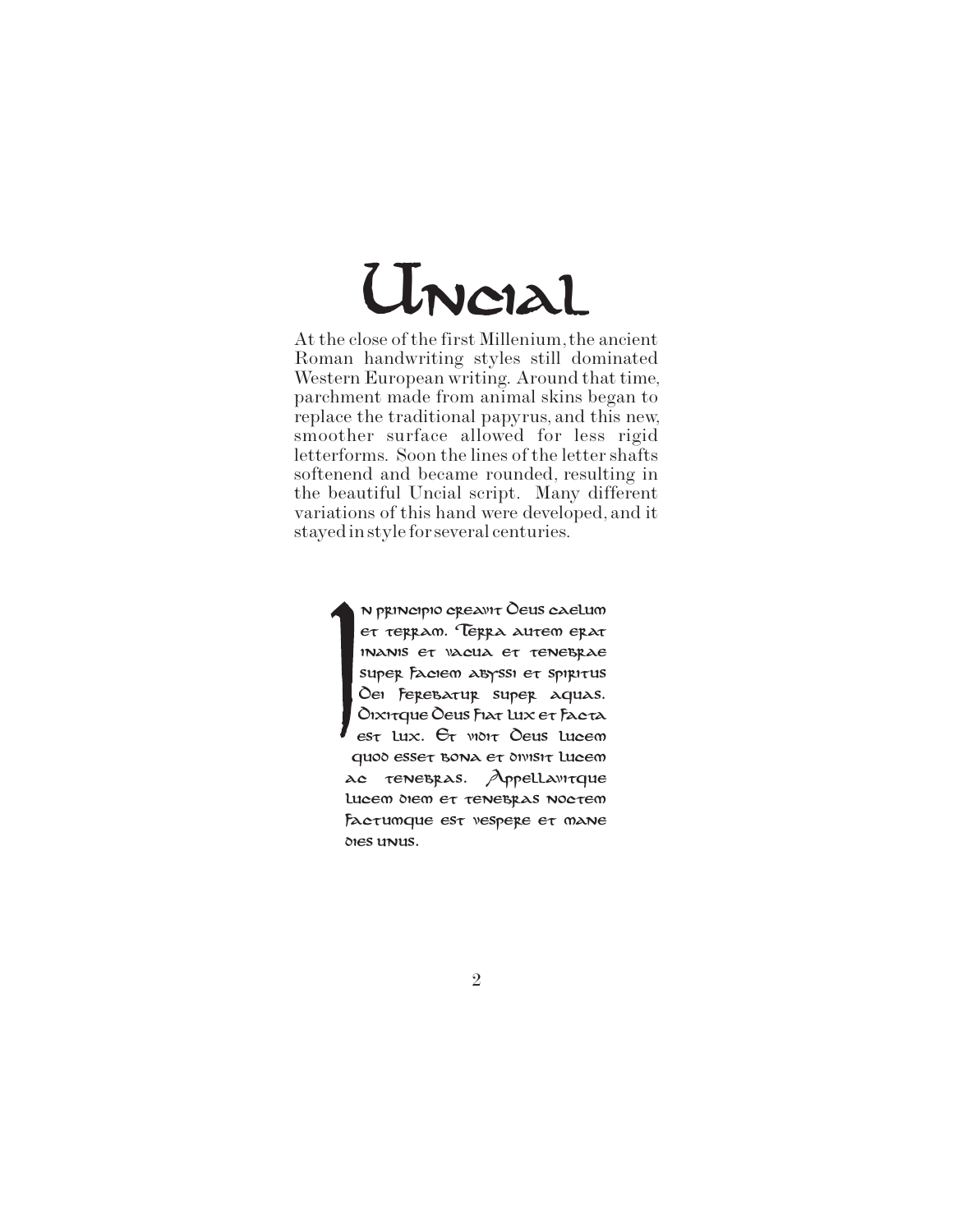## $x$ th Centur $\dot{y}$ Bookhand

The successor to the Uncial script is marked by a return to slightly straighter shafts. In the four centuries to come, this tendency became stronger,until a rigid,vertically oriented style was achieved: the Gothic Textura. The 10th century bookhand can be seen in some of the most precious illuminated manuscripts, but it was also employed in the everyday copying of school text-books.

allia ef<del>e</del> omnif divifa in par<del>t</del>ef <del>t</del>ref, quarum unam incolun<del>c</del> Belgae, aliam Aquitani, tertiam qui ipsorum lingua Celtae, nostra Galli appellantur. Hi omnef lingua, institutif, legibus inter se differunt. Gallof ab Aquitanif Garumna flumen, a Belgif Matrona et Sequana dividit. Horum omnium fortifimi sunt Belgae, propterea quod a cultu atque humanitate provinciae longiffime abfun<del>t</del>, minimeque ad eof mercatoref faepe commeant atque ea quae ad effeminandof animof pertinent important, proximique sunt Germanis, qui trans Rhenum incolunt, quibuscum continenter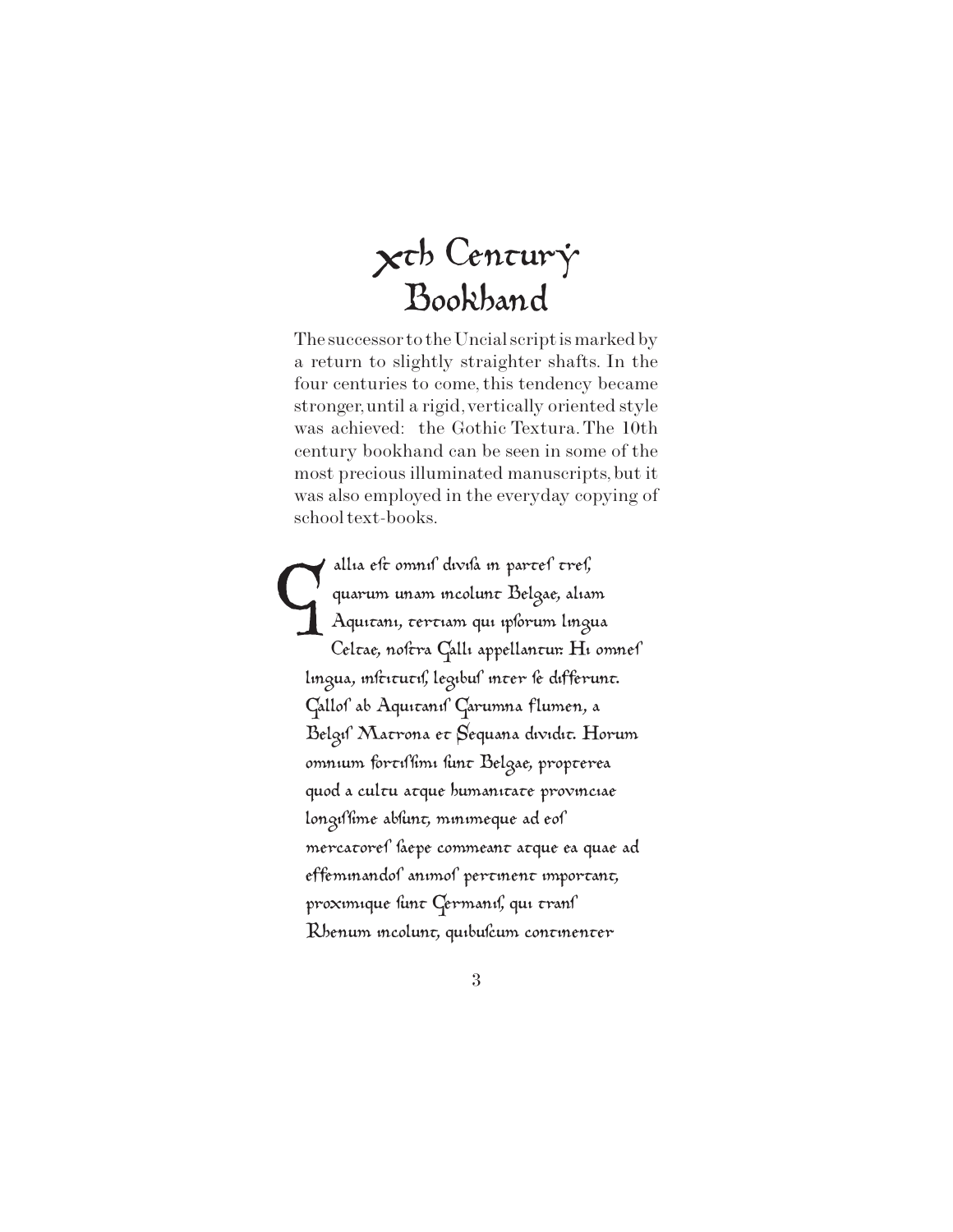Ear da

Parallel to the development of the revered book-hands, the chancellories and scriptoriums of France developed a handwriting that was comparatively easy to write and well adapted to the needs of a growing world trade. The best features of several handwriting styles were combined, the resulting mix was widely used and known as Bastarda. Together with the printed GothicTextura,it formed the basis of the later German Fraktur typefaces.

ominus Deus paradisum voluptatis a principio in quo pofuit hominem quem formaberat. Produxitque Dominus Deus de hum o omne lignum pulchrum visu et ad befreudum fuabe lignum etiam bikae in medio para $\delta$ ifi lignumque frientiae bom et mali. Et flubius egrediebátur de loco boluptátis ad inrigandum paradisum qui inde dividitur in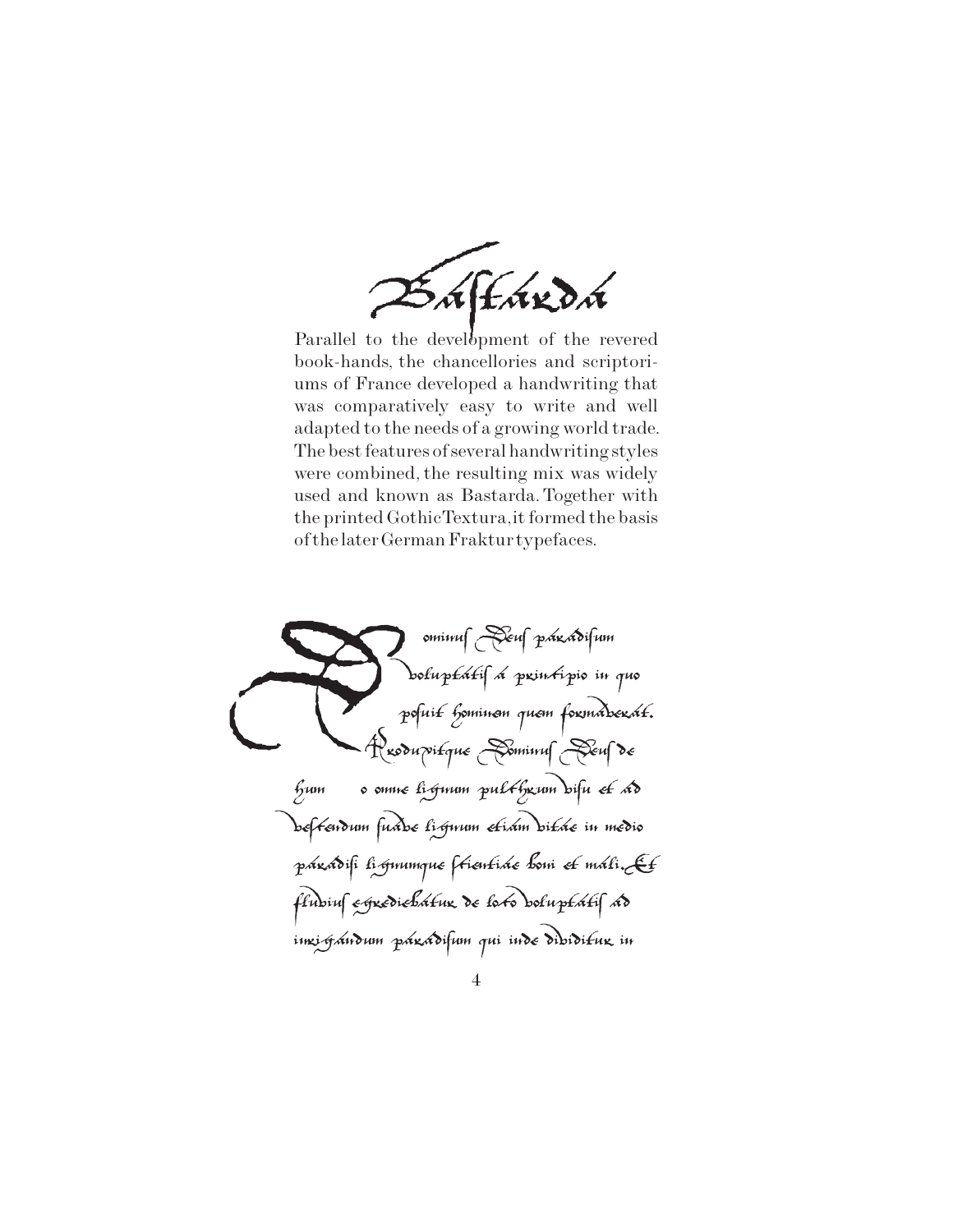## Spanish Court Oland

The Spanish bureaucracy held on to the Bastarda longer than most other nations. It was used for elaborate, ornaments and appointments as well as for everyday orders from the King and Queen. This version of Bastarda is based on a later specimen - somewhat cleaned up and made more legible then the truly cryptic original, this font makes a good impression on printed matter that commands a more prestigious appearance.

> On the thirty-third day after I departed from Cadiz,  $\Im$  came to the Indian sea, &here  $\Im$ found many islands inhabited by men without number, of all  $\omega$ hich  $\mathcal O$  took possession for our most fortunate king, with proclaiming heralds and flying standards, no one objecting. To the first of these  $\mathfrak I$  gabe the name of the blessed Sabiour, on whose aid relying I had reached this as well as the other islands. But the Indians call it Guanahany. I also called each one of the others by a new name. for  $\Im$ ordered one island to be called Santa Maria of the Conception, another  $\delta$ ernandina, another Isabella, another Juana, and so on with the rest.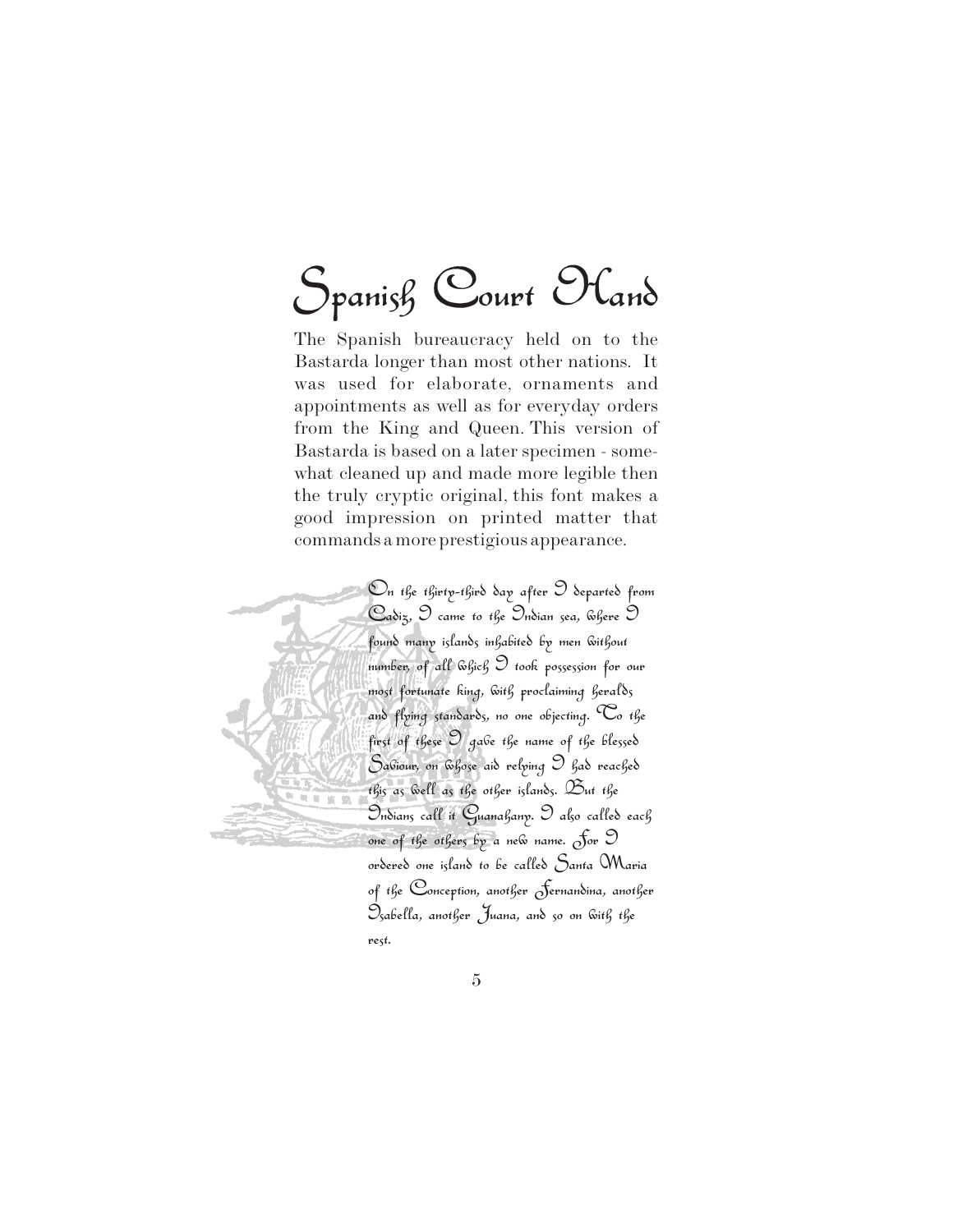William Shakespeare

bard, our "William Shakespeare" font brings an authentic Elizabethan flair to special documents.This rendition of an ancient handwriting,with its rough edges and charming uneven characters is perfectly suited for poetry, letters or any other fine writing that demands a warm and personal style.

> Two households, both alike in dignity, In fair Verona,wherewe lay our  $\int$ cene,  $F$ rom ancient grudge break to new mutiny,Where civil blood make< civil hand< unclean. From forth the fatal loins of these two foes A pair of star-cross d'alouers take their life; Whose misaduentur d piteous ouerthrows Doth with their death bury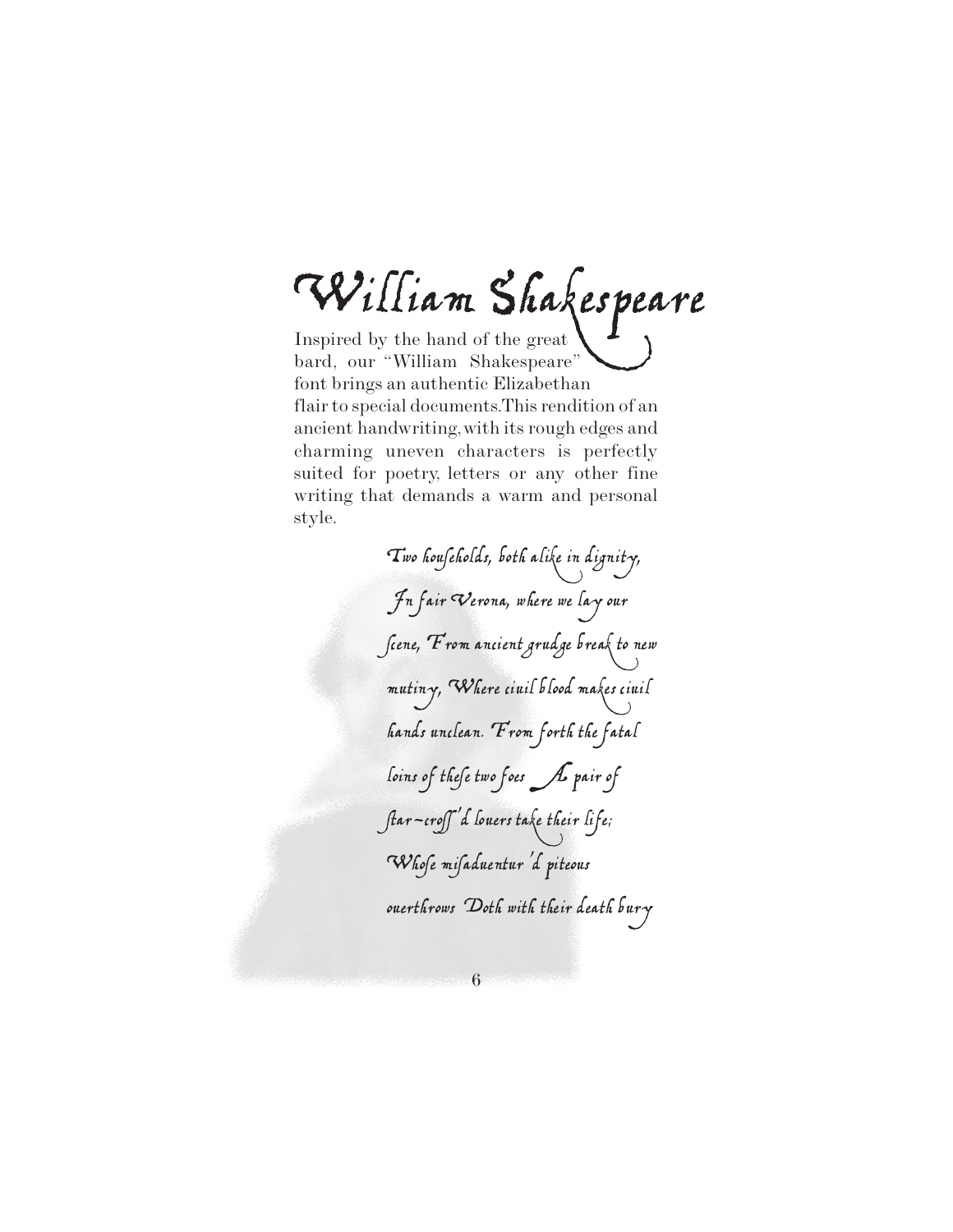The Old German Script has always been different from the Latin letters used by the rest of Western Europe.This particular rendition represents an early 18th century German hand as it would have appeared in official documents and formal letters. With some practice, you will be able to figure out the different characters and may come to read the German hand quite fluently. Even if you decide this font is utterly illegible,it still makes for a striking graphical accent when legibility German Latin

is not of prime importance.

Defaut feinla und Dermann weitfnan und din glänznnd/tnn Zügn doch munfiflisfun hjurzund; unfru fljantafin wird undzündat, unfan kanz blaibt kalt; wannig Ann 8 ift din Offirt, wornin wo auf dinfu 22 nifu wurdtg4 wird, nur augunblicklif und unfriert für 8 praktififu Lubun. Ju dun nämlifun Augenblick, da un< die schmucklose Gütfurzigknit dus nfrlufun fuiffs bis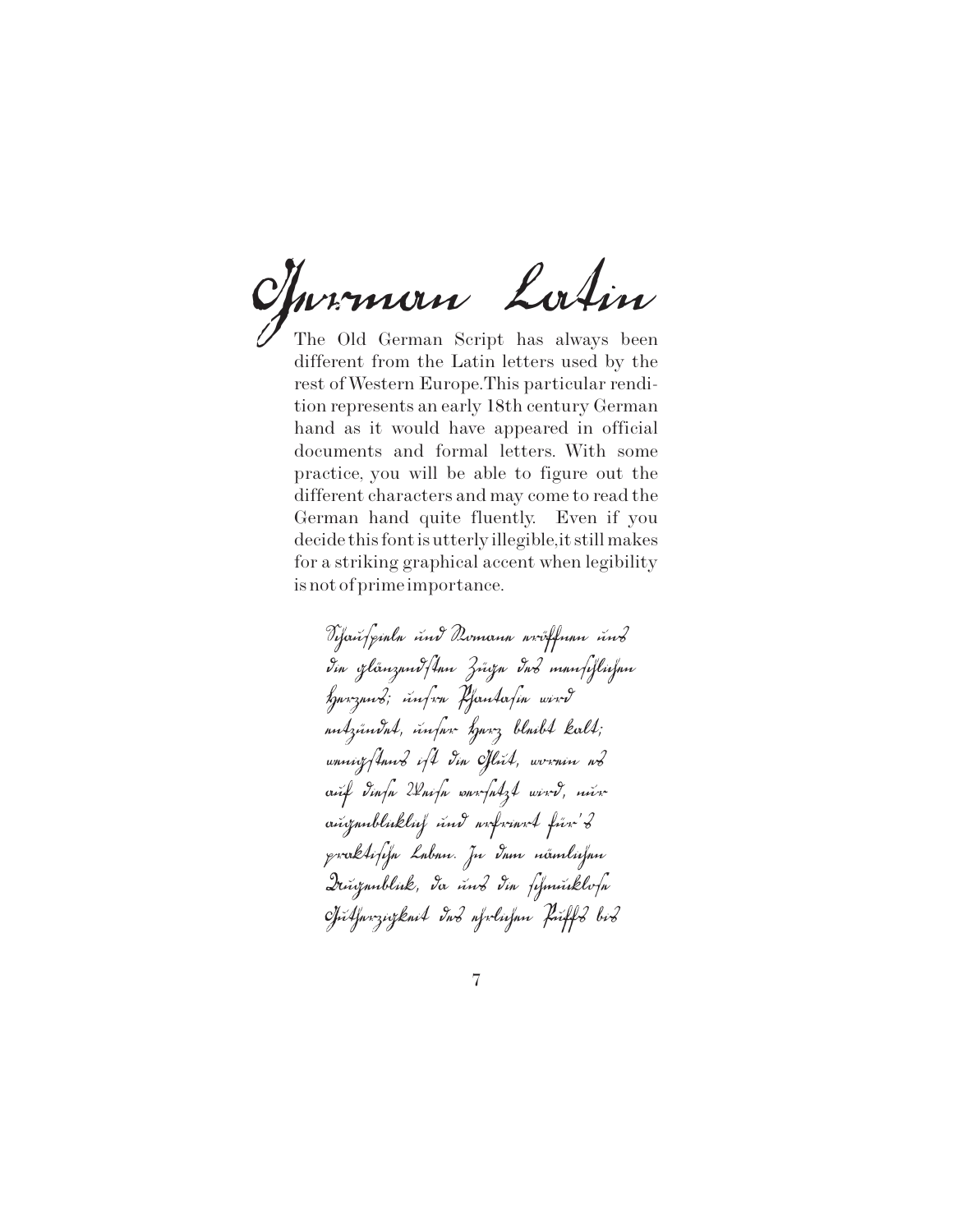Copperplate 167 Advances made in  $\bullet$  prin ting technology gave the evolution of handwriting a completely new direction. Skilled engravers carefully etched letters into copper printing plates, creating scripts of hitherto unseen clarity and fineness of line. These calligraphic gems were first reproduced by the printing press, and then imitated by calligraphers and writers. The evolution from handwritten letter to printed sheet had come full circle.

My Lord, The gratitude of poets is fo troublefome a virtue to great men, that you are often in danger of your own benefits: for you are threatened with fome epifile, and not fuffered to do good in quiet, or to compound for their filence whom you have obliged.  $\gamma$ et,  ${\mathcal I}$ confeß, Ineither am or ought to be surprised at this indulgence, for your lord thip has the fame right to favour poetry, which the great and noble have ever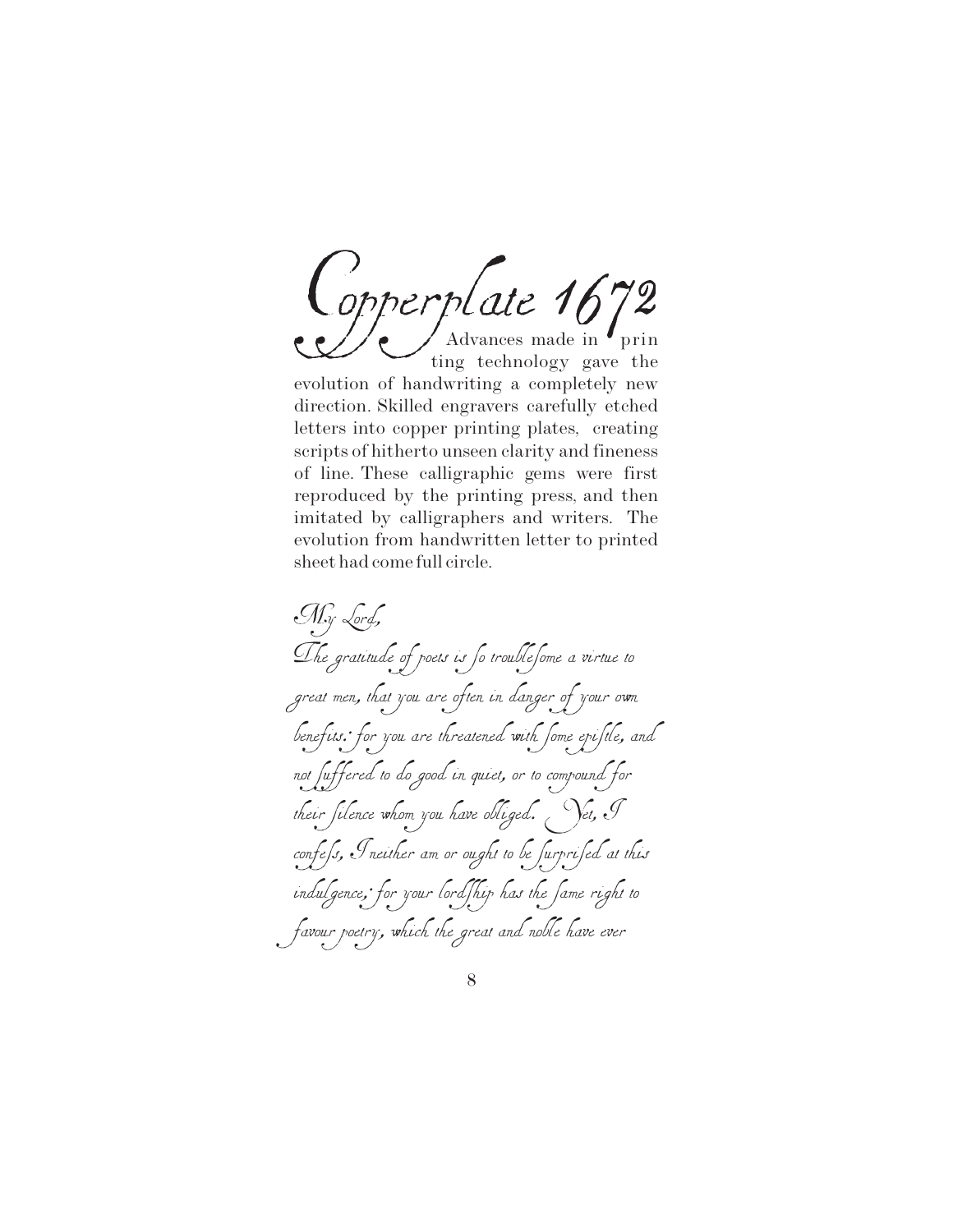James the Second

James II is a stately hand — suitable for "official"documents of all kinds from the 18th century onward. The broken letters and smudged appearance add authenticity to this striking font. Use it for headlines and, if you recreate old documents, for the handwritten parts of pre-printed forms.This is as close as you get to the handwriting of an 18th century scribe.



We, James, by the Grace of God King of England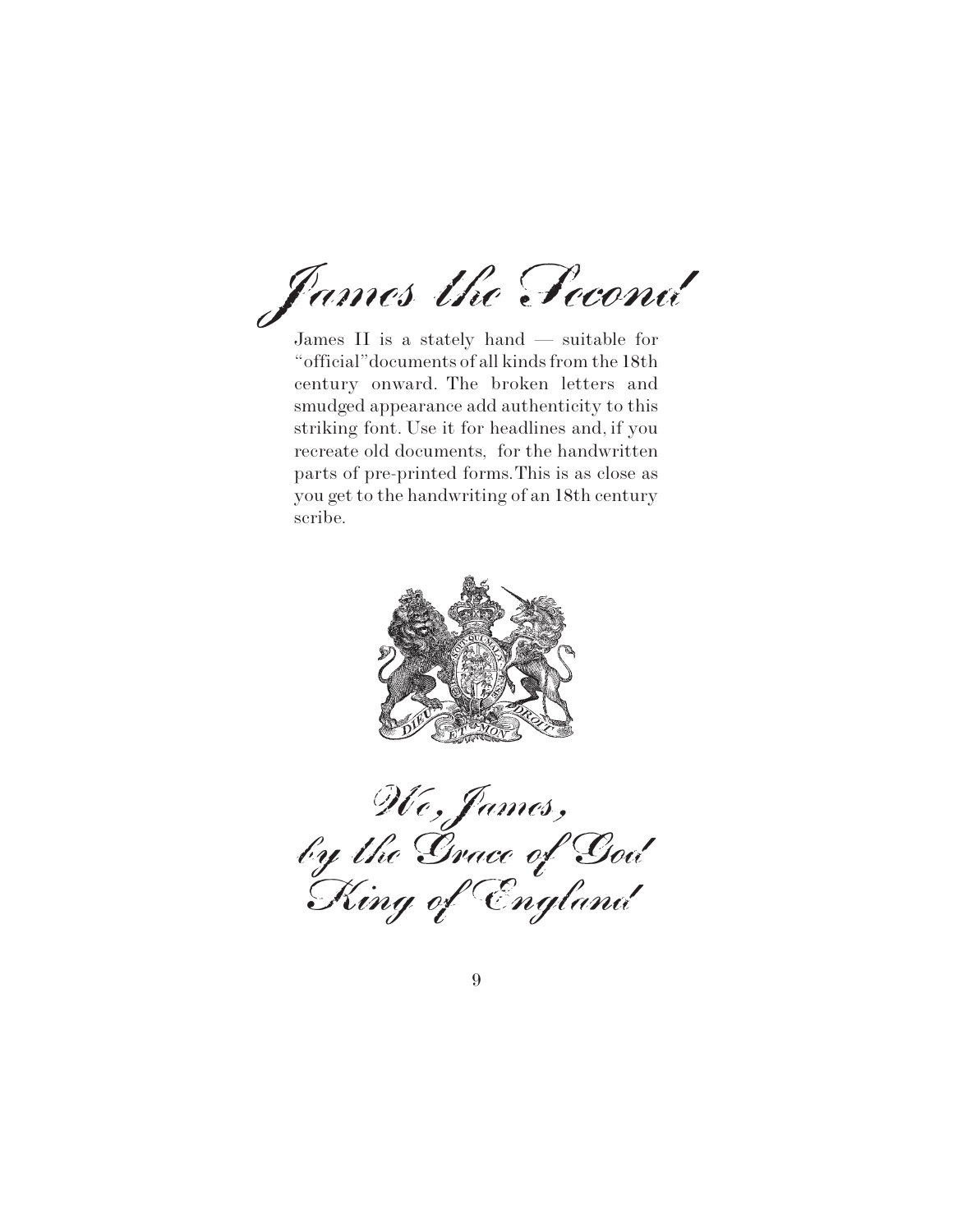English Hand

The standard handwriting developed in the late 18th Century, English Hand survives today in many variations as "Copperplate". Difficult to write, but most beautiful, a handwriting such as this would be the pride of any scribe. English Hand is perfect for filling in partially printed documents, or writing out elaborate "official" documents, especially if you own handwriting looks nothing like this.

Sir, I am fully sensible of the greatness of that freedom which I take with you on the present occasion; a liberty which Seemed to me Scarcely allowable, when I reflected on that distinguished, and dignifying station in which you Stand; and the almost general prejudice and prepossession which is so previlent in the world against those of my complexion. . . .That I am not under that State of tyrannical thralldom, and inhuman capivity, to which too many of my bretheren are doomed; but that I have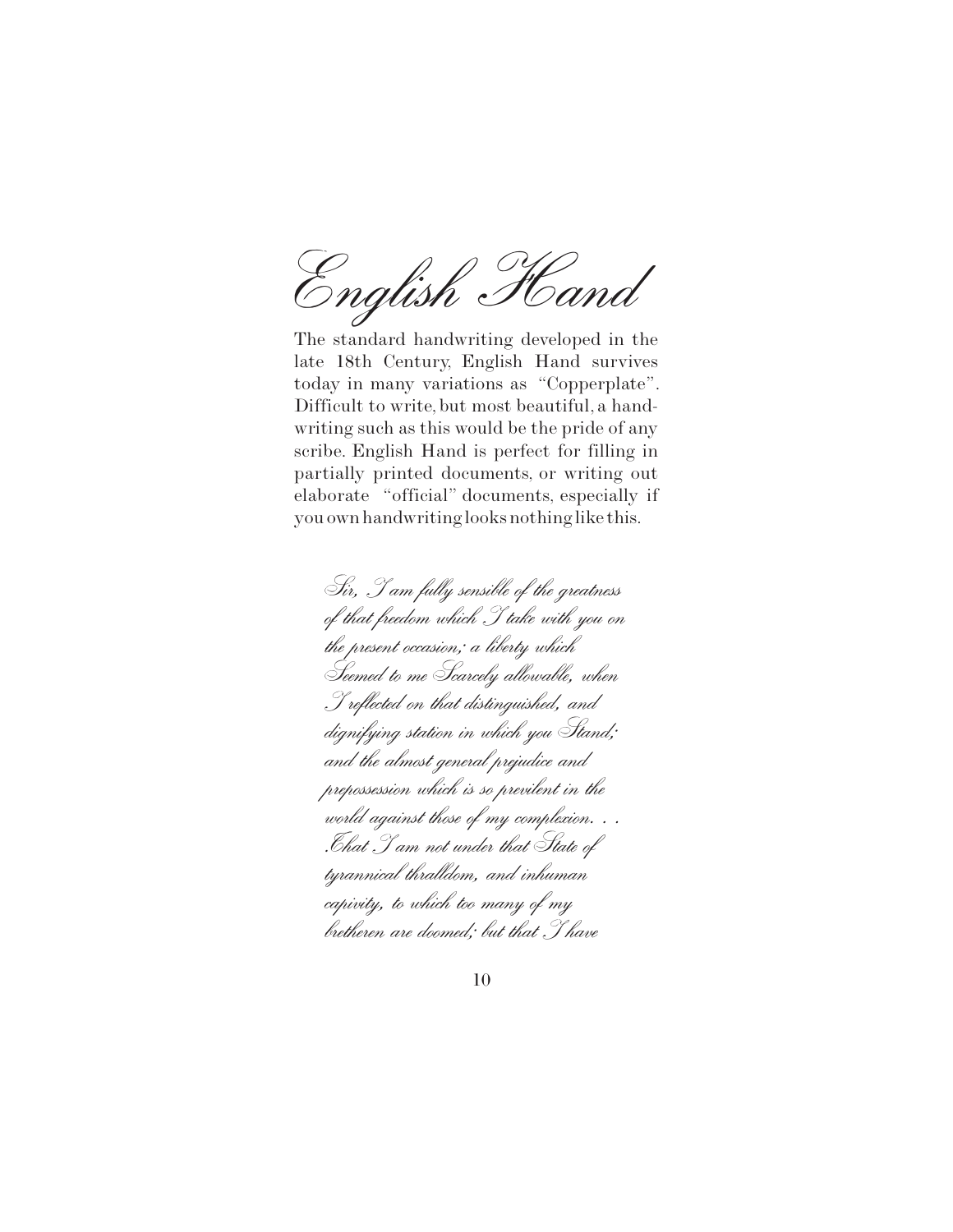#### A Word about the long "s"

You will find that most of the fonts of "Divers Handes" contain two different forms of the letters"s"— the"long s," produced by pressing the regular"s"key, and the"short s,"produced by pressing the "<" key. The long"s" is used in the middle of words and syllables,the short"s" is used at the end of words and syllables. Although you are not required to use both forms of "s", it adds a further measure of authenticity to your documents.

#### Numerals

Not all the fonts in"Divers Handes"contain numerals. We produce our fonts from original specimens,some of which simply don't feature numerals.Rather than adding our own numerals,which would take away from the authenticity of the font. In this case, you are forced to write out the numbers, or add them later by hand, preferably in a different color.This is in keeping with the original specimen and will further enhance the look of your documents.